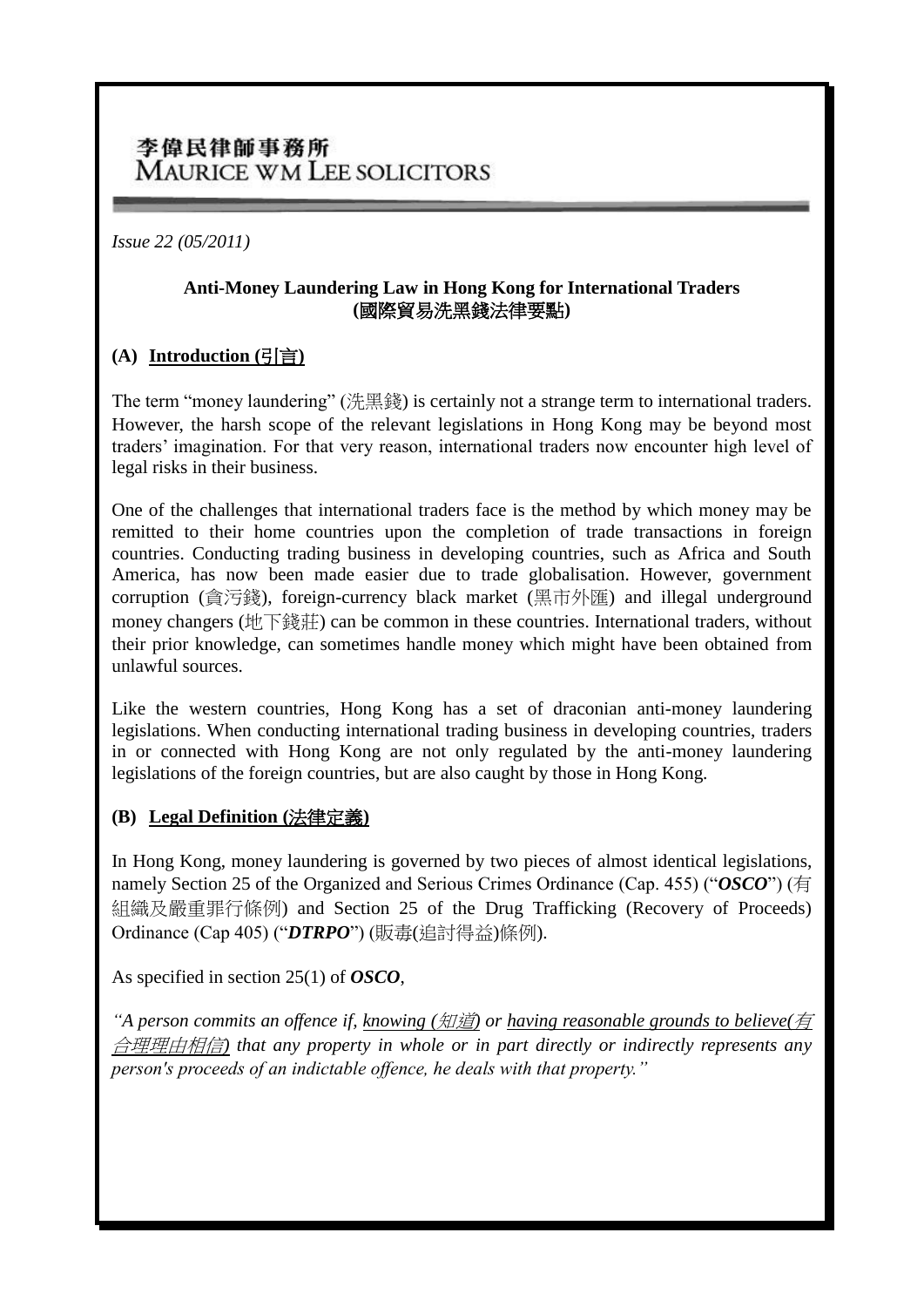# 李偉民律師事務所 **MAURICE WM LEE SOLICITORS**

## **(i) Draconian Implication of "having reasonable grounds to believe" (**有合理理由 相信**)**

The belief of many international traders is that one would be guilty  $(1 \nexists \mathbb{F})$  of the offence of money laundering only if he or she "knows" (知道) that the money originates from an indictable offence (刑事犯罪) and nonetheless deals with it. This is legally true as it would satisfy the "subjective test" (主觀標準). However, these traders may not be aware of the hidden danger behind the wording of the "objective test" (客觀標準) i.e. "having reasonable grounds to believe" (有合理理由相信).

In order for a court judge to come to a conclusion as to whether a defendant is guilty of the offence, the judge is required to consider the facts of the case (案件事實) in great depth. If the facts before the judge do lead him to believe that the defendant (被告) had "reasonable grounds to believe" that the money was illegal, the Court will conclude that although the defendant in reality did not know or believe that the money was illegal, the defendant would be guilty of money laundering upon the application of the "objective test" i.e. he ought to know (應該知道是黑錢).

#### **(ii) Court Case (**法院案例**)**

HKSAR v. Lai Kam Yee Teresa (CACC 120/2009)

### **Brief facts (**案情**)**

The defendant was a primary school teacher and her former husband was a businessman. The Defendant had no previous criminal record. The defendant trusted her former husband and accepted from him a deposition of a total amount of HK\$2.5M into her bank account. The defendant followed her former husband's instructions and distributed the money in small sums to a number of anonymous persons suggested by him. The defendant, however, did raise questions about the source of funding and the identity of those persons. The former husband stressed that the money came from investments and winnings from gambling in Macau.

The Court said that the unknown identity of depositors, short duration of deposition and frequent withdrawals were the unusual circumstances of the case. The ex-wife should be alert about those circumstances. The Court therefore ruled that the defendant, at all material times, had the "reasonable ground to believe" that the money was illegal. Sadly, she was convicted  $($ 宣告有罪) by the judge.